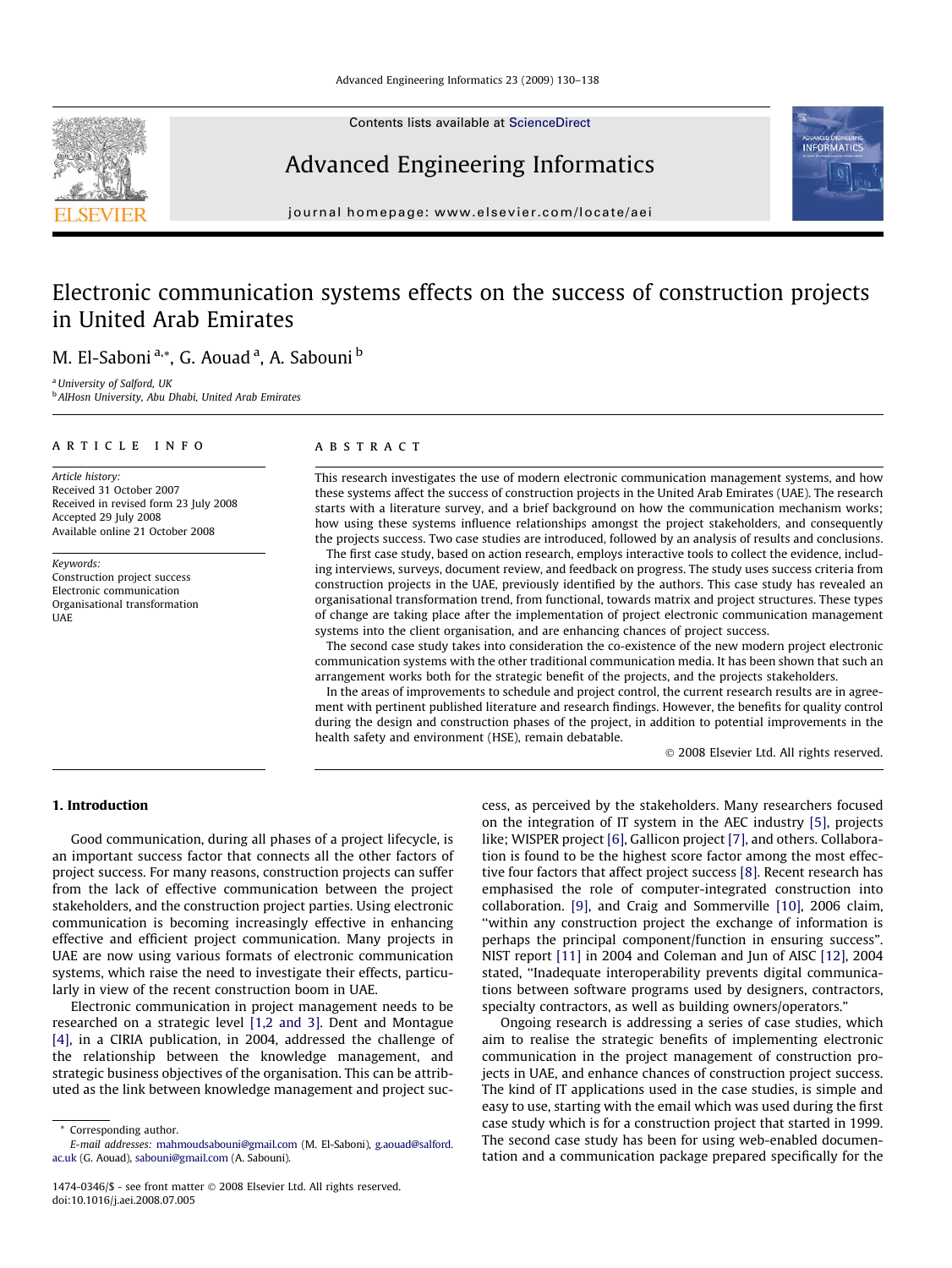AEC market. Both cases need to be looked into on a strategic level. The same thing, to a lesser extent, could be said about process issues, at least at this stage of implementation. Document management and communication has most recently been the fastest growing e-business application in construction [\[13\]](#page--1-0).

Therefore it can be said that, compared with the previously mentioned research in the same field, this paper is investigating the same subject of electronic communication in the construction industry but from different angles, and for a different environment with reference to the following points:

- It investigates the effects of the use of e-communication on the project success criteria. Success is considered as a strategic issue by the Association for Project Management [\[14\] and \[15\]](#page--1-0).
- To achieve this success at a strategic level, senior executives within the construction industry must support its implementation [\[16\],](#page--1-0) therefore this point has been emphasized during interviews with this group, amongst other users.
- This research is industry initiated from within a client organisation. It is need oriented from the very beginning, and therefore it is for the purpose of satisfying the success criteria requirement, and not to study the effect of a particular IT solution.
- $\bullet$  The basic need of communicating the essential dynamic (day to day) information of the construction project has been addressed.
- $\bullet$  Accordingly a rather simple off-the-shelf IT product, which deals with this need, has been selected in the case study.
- Due to the fact that such research into the success criteria is very much context oriented and industry related, the construction projects in UAE have been considered as the domain. An earlier research by the authors has targeted the question of project success identification in this environment [\[17\],](#page--1-0) the results of which are being investigated during the interviews for this current research.

The research into project success criteria shows that they are subjective [\[18\]](#page--1-0), context oriented [\[19\]](#page--1-0), and time dependent [\[20\]](#page--1-0) [and \[21\],](#page--1-0) accordingly the adoption of soft system methodology in a series of interviews has identified success criteria in UAE environment [\[17\]](#page--1-0) which has been used as a tool for measuring the success after the IT implementation.

The approach used has been soft and systemic [\[22\]](#page--1-0), and mainly qualitative case studies [\[23\],](#page--1-0) which renders most of it as being phenomenological, at the same time following up and comparing with the more empirical and positivist research done by other researchers [\[24,25\], and \[26\]](#page--1-0). Nitithamyong research has quantified some of the areas about people and processes related to using slightly different systems (Application Service Providers; ASP's), therefore it addressed areas like IT readiness of users, training needed, etc., and some of their effect on ''hard" success of projects.

Comparatively speaking, the domain of the current research is the entire content of the cases that are visited and considered. It applies soft system thinking and aims at defining the effect on the overall success of the project as perceived mostly by the client and his team. The first author is part of a client organisation (first case study), through which he has access to project documentation and capable of making daily contacts with project participants. Extensive interviews have been the base for data collection in the second case study. Hence the main objective in both case studies during data collection has been to 'listen'.

Alshawi and Ingirige [\[27\]](#page--1-0) addressed using electronic communication during different phases of the project lifecycle. On the other hand, during the current investigation in 'our' first case study, the focus has been mainly on systems suited and used for the construction stage with an extension of its effect in the preceding tendering stage, while the following operation and maintenance stage have been considered in the second case study. Simple tools have been used in the first case study for the communication management of the construction project, while the second case study used more recent tools, including web based solutions (based on the project manager local server, and not through ASP) in order to manage the construction projects. This technology is also simple but is more tailored to the needs of the construction industry. Both projects are major building projects in the UAE. Two fold objectives are achieved through presenting both cases, the first of which is to indicate the direction of the development of electronic communication in the construction industry in UAE, and the second is the comparison of the findings of both cases with similar investigations in other environments. At the same time, both cases are considered as cycles in the action research of implementing project electronic communication (project e-com'n) in the management of construction projects in UAE. Both of the cases are related to the client decision-making process during the construction phase.

The interaction between various communication media, namely electronic and face-to-face meetings, inside the communication network model of project stakeholders, is briefly looked at in the analysis of the second case study, from the perspective of satisfying the strategic benefits in this particular environment. The appreciation of multimedia communication models in the AEC industry, is gaining more ground in the literature. This is supported by the laboratory study of the mechanism of interaction in the multimode capture, transfer, and reuse of knowledge in the design process [\[28\]](#page--1-0) which aimed at studying the model of interaction between the analogue face-to-face and digital communication, all during the design sessions.

#### 2. Components of the two case studies

#### 2.1. Proposition

These cases studies have been initiated because a solution was needed to solve the problem. An assumption has been proposed that the implementation of electronic communication can be the solution, Yin [\[23\],](#page--1-0) says that ''Only if you are forced to state a proposition will you move in the right direction", therefore the purpose of case study methodology is to prove that this tool:

- Deals with fragmentation (geographic, organisational and multi disciplinary) problem.
- Can contribute significantly to project success in UAE environment.

#### 2.2. Unit of analysis

- The main unit of analysis is the project success as identified by the success criteria, as have been clarified in literature and through UAE research [\[17\].](#page--1-0)
- Organisational transformation as the second unit of analysis in the first case study, from functional towards project organisation, and the computerisation of project communication as a top management commitment.

#### 2.3. Boundaries

First case study: the housing project and the client organisation, with documentation from the project manager and the consultant. Second case study: the project, and the interviews.